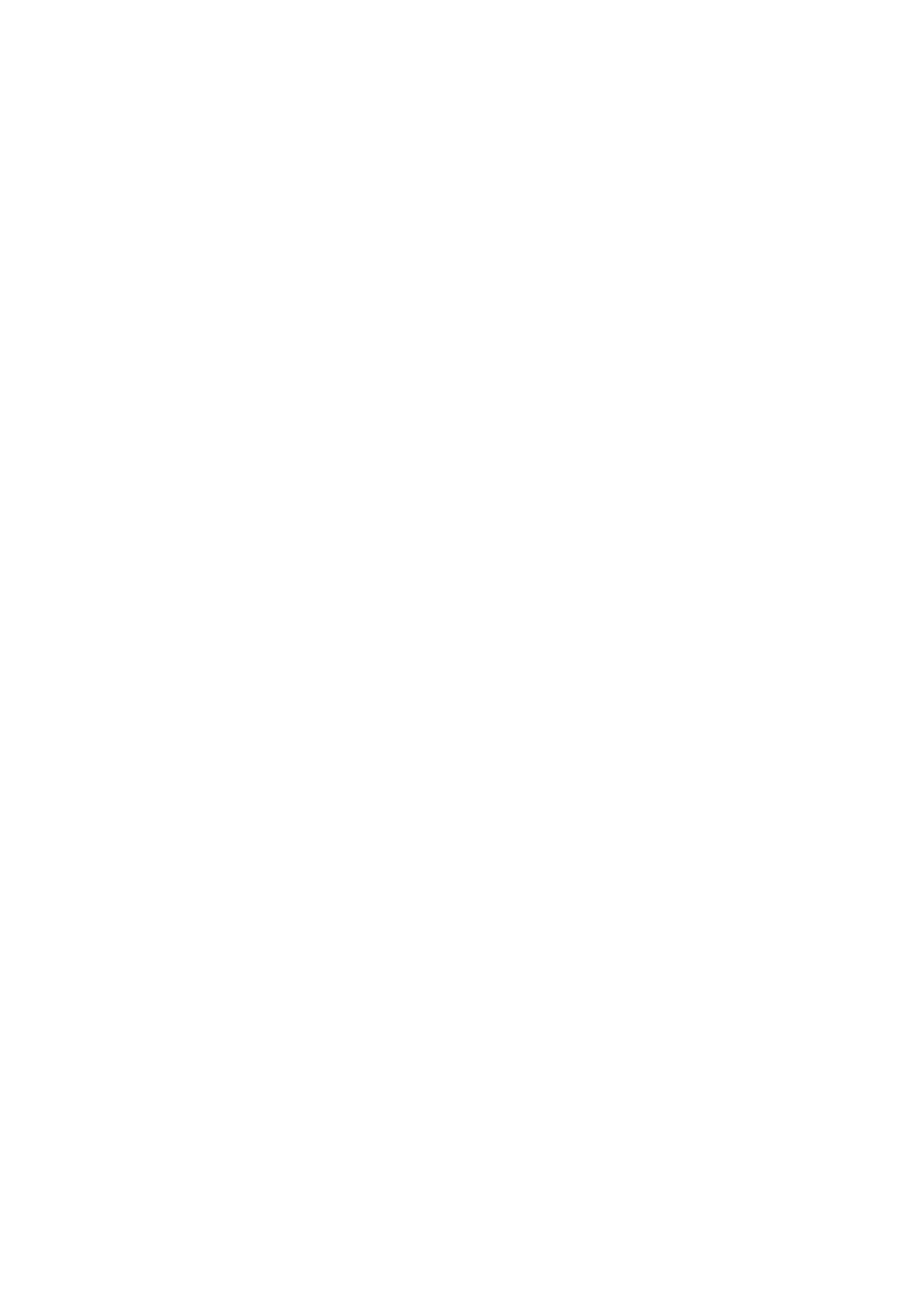## **Provision**

SEN provision is identified before formal statutory assessment. This stage can provide a graduated response in order to meet a pupil's special needs.

## **Universal Provision**

- Quality first classroom teaching
- Gifted and talented extension activities (mastery)
- Adaptations including workstations and visual timetables
- Letters and sounds/jolly phonics
- Pre teaching vocabulary
- Class TA targeted support
- Differentiated curriculum
- Family Support Worker
- School Nurse support
- Pastoral support plan
- Early years SALT input
- Sumdog
- NESSY
- Mind Up
- ELSA

## **SEND Support and EHC Plan Provision**

- 1:1 reading support and targeted reading support
- Protective Behaviours
- Drawing and talking
- Talking Partners
- Structured Lunchtime
- Fine motor skills work
- SALT NHS
- VI support
- OT and physiotherapy support
- CAMHS
- Autism Outreach
- Access arrangements
- Morning group (social skills)
- Lunchtime group (social skills)
- Precision teaching
- Social skills
- Sensory circuits
- Black Sheep Narrative
- Sumdog
- Write from the Start
- Social stories
- Social detective
- Language ladders
- Catch up maths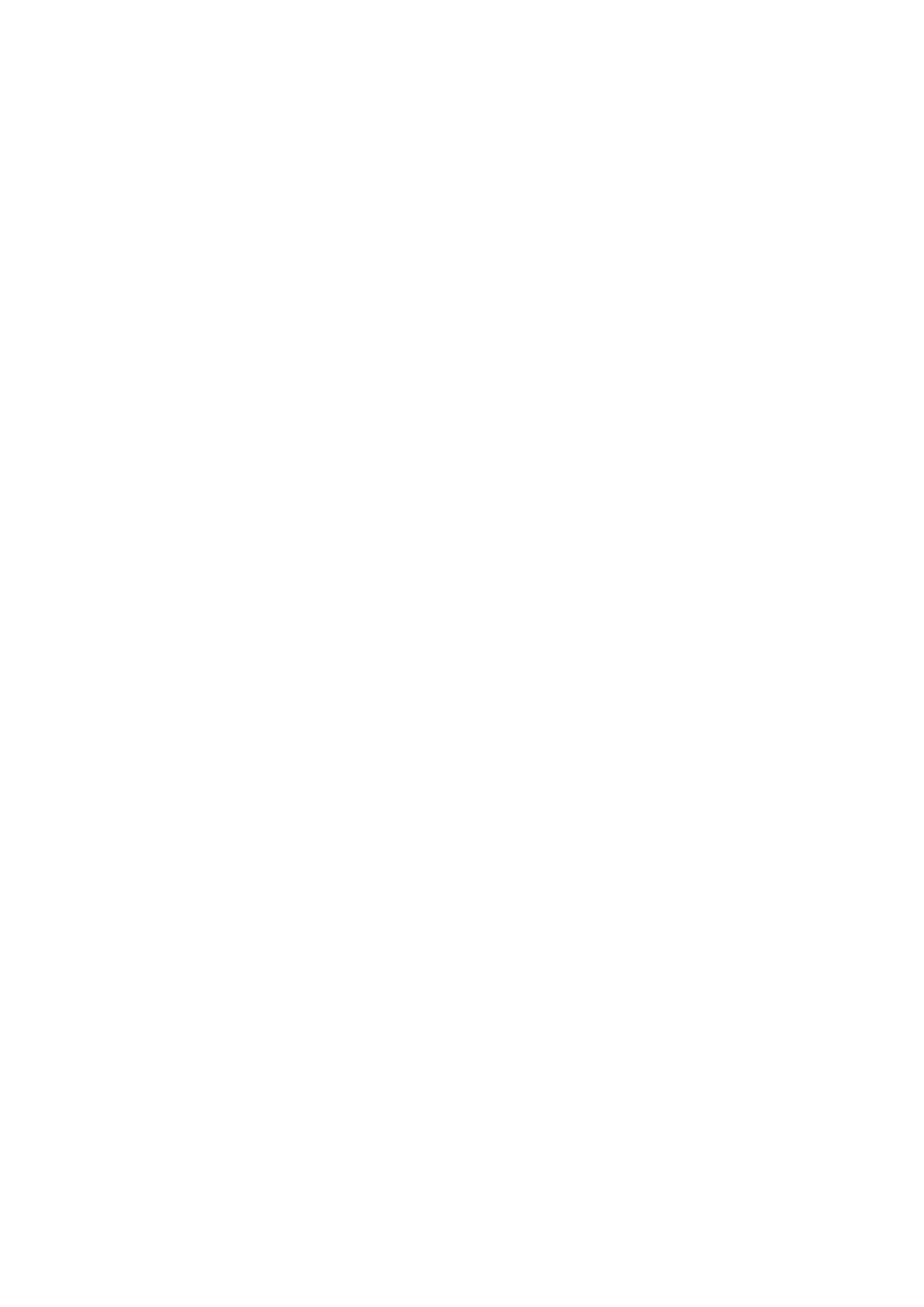#### **Progress and Assessment**

Progress will be measured against the National Expectations of attainment. Where children have complex needs and progress is achieved in small steps, the use of P scales and the Standards framework will be used from Key Stage 1. The assessment and recording of progress is monitored termly.

It may be necessary to carry out extended, detailed assessments to inform the next stage of planning. These may involve external professionals where appropriate. Assessment information and pupil progress are available to parents at reviews, parent consultations and annual reports.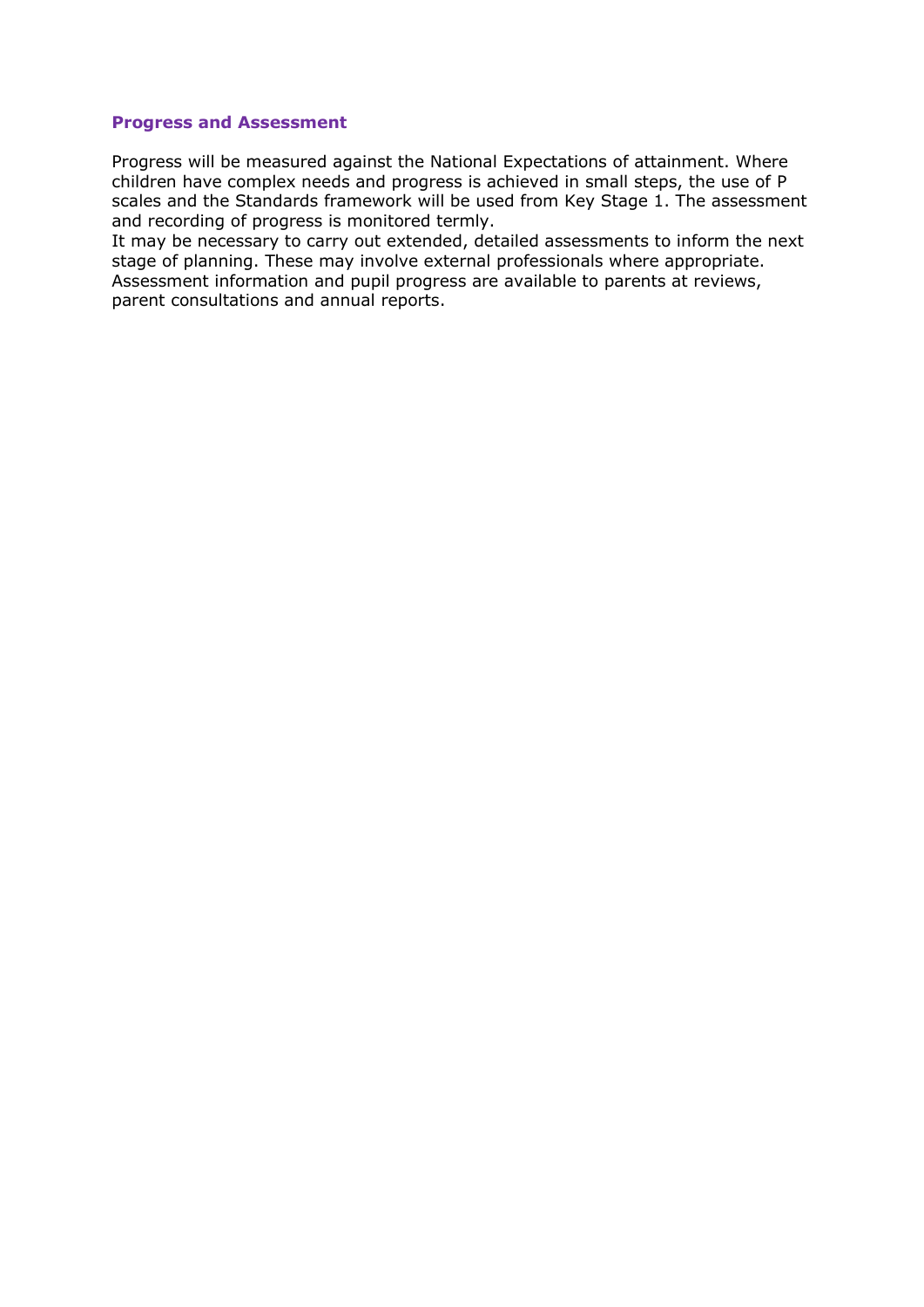## **Staff Development**

Those staff involved in SEND are:

- Special Needs Co-coordinator (SENDCO)
- The Principal
- Deputy Principal
- Class Teachers
- Teaching Assistants (TAs)
- Family Support Worker

Some staff have experience in:

- Autism
- Dyslexia
- Speech Language and Communication needs
- Emotional and behavioural needs
- Physiotherapy
- Occupational Therapy
- Attachment

We encourage all staff to take up training opportunities, attending relevant courses provided by the County Council and outside agencies to develop and upgrade skills and knowledge in SEND. Training needs are identified through CPD and at whole school level via the SEF.

This year (2020-21) staff have received training in:

- Speech and Language
- ASD
- Supporting Cognition and Learning in the classroom
- Behaviour management
- Mental health and Anxiety
- Precision Teaching
- Dyslexia
- The Attachment Cycle
- ELSA
- Use of adaptive features in technology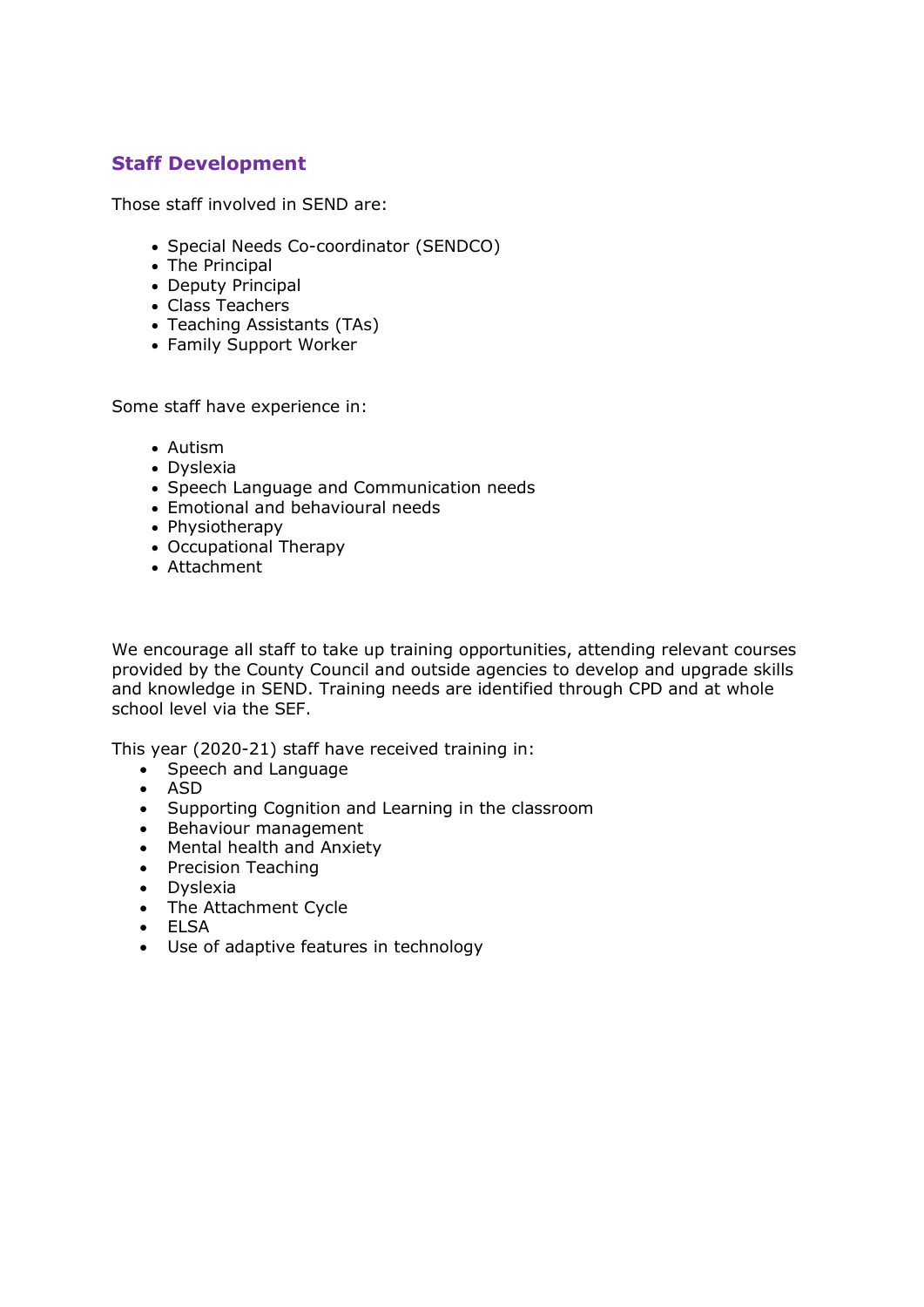The Academy will liaise with transfer schools, pre-schools etc. and other additional outside agencies, including:

• Educational Psychology

[https://www3.northamptonshire.gov.uk/councilservices/children-families](https://www3.northamptonshire.gov.uk/councilservices/children-families-education/schools-and-education/educational-psychology-service/Pages/information-and-support-for-families.aspx)[education/schools-and-education/educational-psychology](https://www3.northamptonshire.gov.uk/councilservices/children-families-education/schools-and-education/educational-psychology-service/Pages/information-and-support-for-families.aspx)[service/Pages/information-and-support-for-families.aspx](https://www3.northamptonshire.gov.uk/councilservices/children-families-education/schools-and-education/educational-psychology-service/Pages/information-and-support-for-families.aspx)

• Referral Management Centre for children and young people

[http://www3.northamptonshire.gov.uk/councilservices/children-families](http://www3.northamptonshire.gov.uk/councilservices/children-families-education/SEND/local-offer/health-services/11146-children-and-young-peoples-referral-management-centre-rmc-nhs)[education/SEND/local-offer/health-services/11146-children-and-young](http://www3.northamptonshire.gov.uk/councilservices/children-families-education/SEND/local-offer/health-services/11146-children-and-young-peoples-referral-management-centre-rmc-nhs)[peoples-referral-management-centre-rmc-nhs](http://www3.northamptonshire.gov.uk/councilservices/children-families-education/SEND/local-offer/health-services/11146-children-and-young-peoples-referral-management-centre-rmc-nhs)

• ADHD, ASD and Aspergers

<https://www.nhft.nhs.uk/children-and-young-people-adhd-aspergers>

<http://www.adhdmatters.co.uk/>

[www.targetautism.co.uk](http://www.targetautism.co.uk/)

• Speech and Language (SALT)

<https://www.nhft.nhs.uk/childrens-salt>

• Community Paediatrics

<https://www.nhft.nhs.uk/consultant-community-paediatrics>

• Children's services 0-19

<https://www.nhft.nhs.uk/0-19>

• SNIX – Special Needs Index

[http://www.northamptonshire.gov.uk/en/councilservices/children/disabledchildren/P](http://www.northamptonshire.gov.uk/en/councilservices/children/disabledchildren/Pages/snix.aspx) [ages/snix.aspx](http://www.northamptonshire.gov.uk/en/councilservices/children/disabledchildren/Pages/snix.aspx)

• Sleep Solutions

*[http://www3.northamptonshire.gov.uk/councilservices/children-families](http://www3.northamptonshire.gov.uk/councilservices/children-families-education/SEND/local-offer/health-services/9482-northamptonshire-sleep-solutions-scope)[education/SEND/local-offer/health-services/9482-northamptonshire](http://www3.northamptonshire.gov.uk/councilservices/children-families-education/SEND/local-offer/health-services/9482-northamptonshire-sleep-solutions-scope)[sleep-solutions-scope](http://www3.northamptonshire.gov.uk/councilservices/children-families-education/SEND/local-offer/health-services/9482-northamptonshire-sleep-solutions-scope)*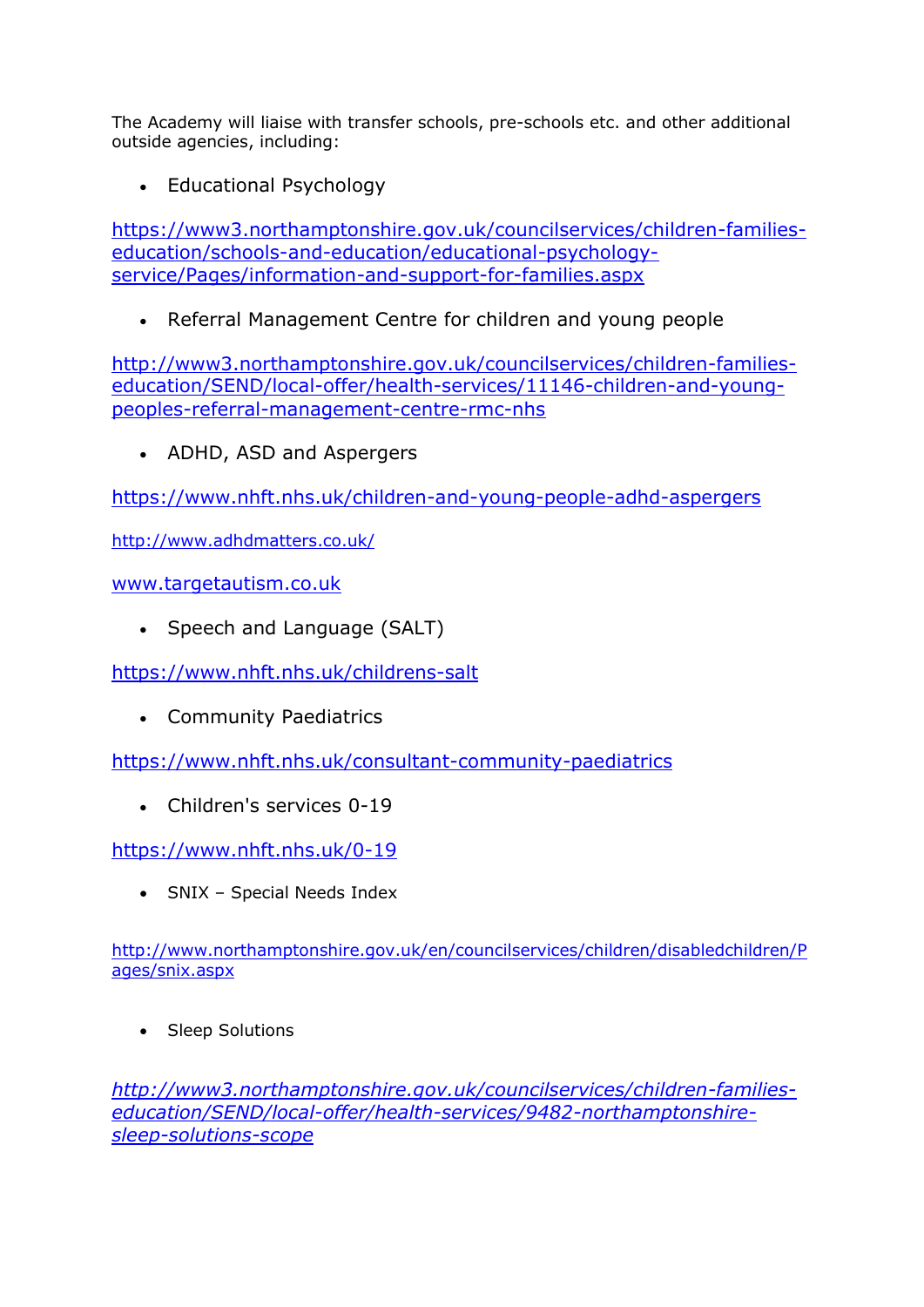• CAHMS

<http://www.nht.nhs.uk/main.cfm?type=CONTENTCAMHS>

• Education Inclusion and Partnership service

[http://www3.northamptonshire.gov.uk/councilservices/children-families](http://www3.northamptonshire.gov.uk/councilservices/children-families-education/schools-and-education/information-for-school-staff/pupil-support-and-inclusion/attendance-and-behaviour/pages/support-with-achild%27s-attendance-issues.aspx)[education/schools-and-education/information-for-school-staff/pupil-support-and](http://www3.northamptonshire.gov.uk/councilservices/children-families-education/schools-and-education/information-for-school-staff/pupil-support-and-inclusion/attendance-and-behaviour/pages/support-with-achild%27s-attendance-issues.aspx)[inclusion/attendance-and-behaviour/pages/support-with-achild%27s-attendance](http://www3.northamptonshire.gov.uk/councilservices/children-families-education/schools-and-education/information-for-school-staff/pupil-support-and-inclusion/attendance-and-behaviour/pages/support-with-achild%27s-attendance-issues.aspx)[issues.aspx](http://www3.northamptonshire.gov.uk/councilservices/children-families-education/schools-and-education/information-for-school-staff/pupil-support-and-inclusion/attendance-and-behaviour/pages/support-with-achild%27s-attendance-issues.aspx)

• SEN and ADHD Support Group

[http://www3.northamptonshire.gov.uk/councilservices/children-families](http://www3.northamptonshire.gov.uk/councilservices/children-families-education/SEND/localoffer/forums-and-support-networks/12247-sen-adhd-support-group)[education/SEND/localoffer/forums-and-support-networks/12247-sen-adhd-support](http://www3.northamptonshire.gov.uk/councilservices/children-families-education/SEND/localoffer/forums-and-support-networks/12247-sen-adhd-support-group)[group](http://www3.northamptonshire.gov.uk/councilservices/children-families-education/SEND/localoffer/forums-and-support-networks/12247-sen-adhd-support-group)

• Service 6

[www.servicesix.co.uk](http://www.servicesix.co.uk/)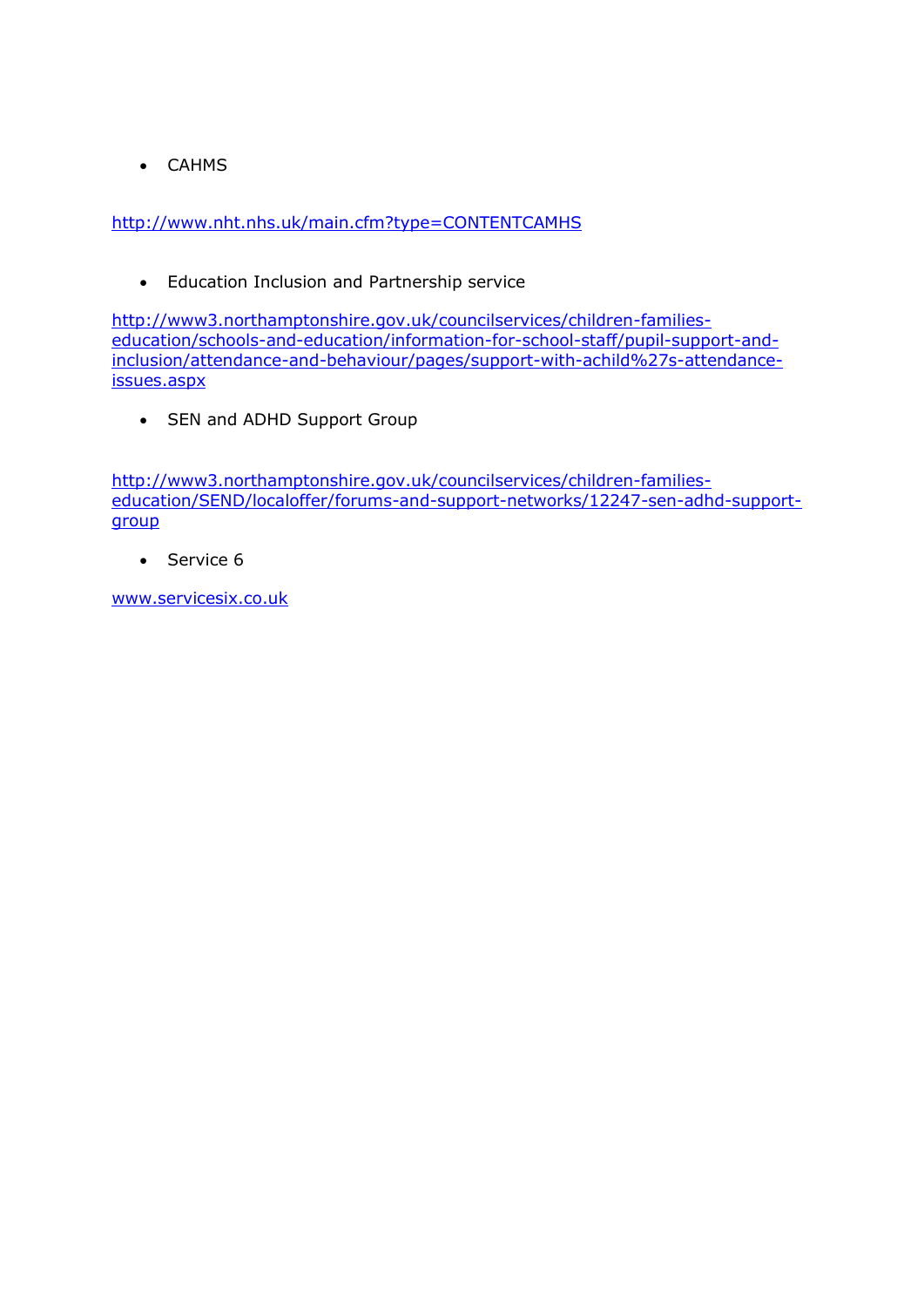## **Equipment and facilities:**

- Visual supports
- Using ICT to record
- Using concrete apparatus
- Sloped writing boards
- A site which is accessible to wheelchair users
- A disabled toilet and hygiene room
- Access to advice regarding specialist equipment and adjustments to the school environment from external agencies e.g. Physiotherapist, Occupational Therapist.

## **Pastoral Support**

The Academy has a pastoral system in place to support children with their social and emotional development. Each pupil has access to support from:

- Class teacher
- Teaching Assistant
- Family support worker
- SENDCo

Our Attendance, Anti-Bullying and Behaviour and Exclusion policies are available from the Academy office or are published on our website.

## **Involving Parents and Children**

Parents who have a concern about their child or who would like to discuss their child's SEND provision should contact the **class teacher** in the first instance and then the SENDCo. If concerns continue then a meeting may be arranged with the Head of School or the Principal. Parents are invited to termly parents' evenings and to reviews with outside professional where appropriate.

When possible we involve children in the setting and reviewing of targets and provision. They may also contribute their views through: one page profile (passport), questionnaires and the school council.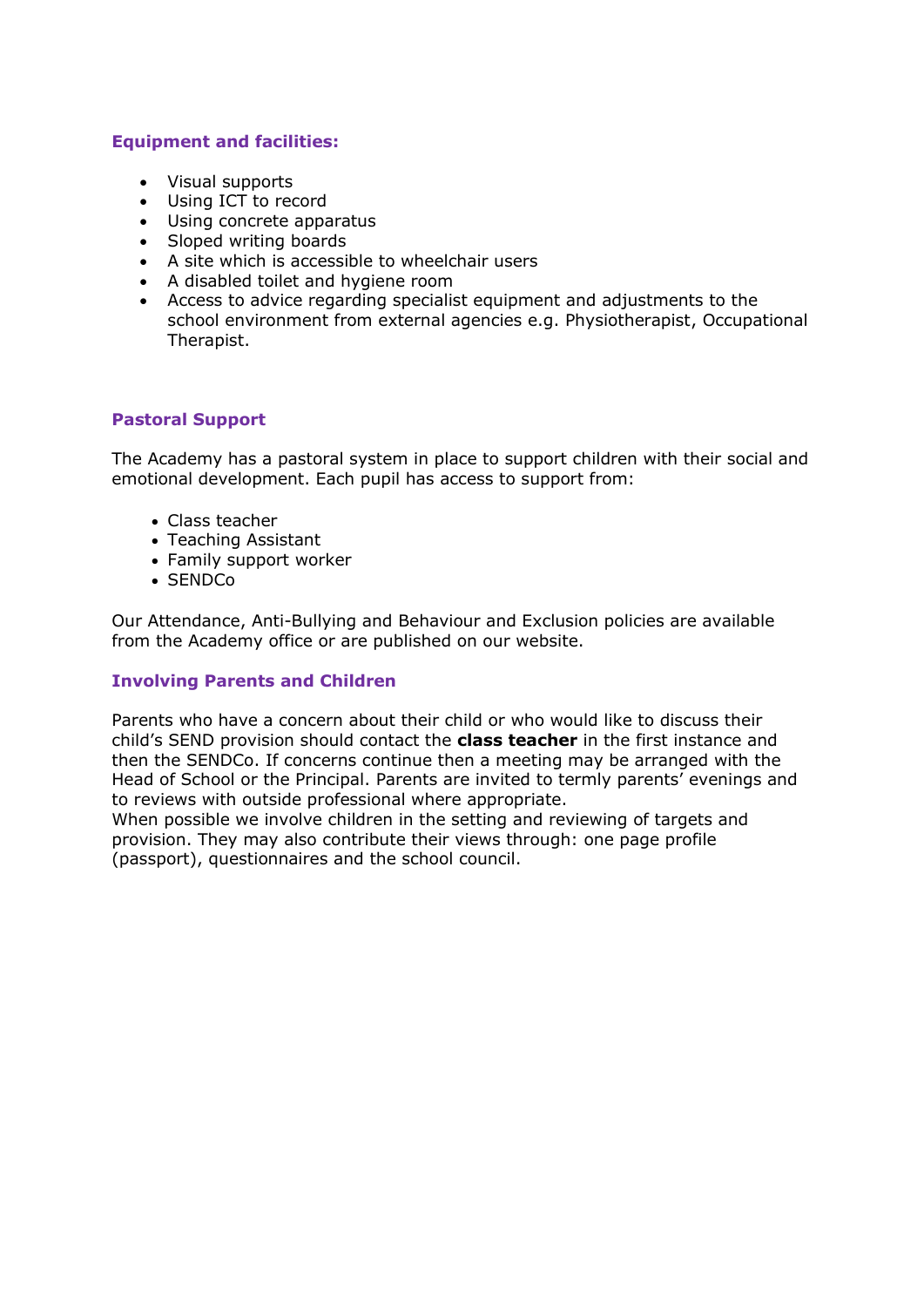## **Transition**

The Academy will liaise with transfer schools, pre-schools etc. and other additional outside agencies before a child starts at the academy. An enhanced transition plan may be implemented if necessary.

#### **Monitoring and Evaluation**

The SENDCO will monitor and update children's provision using the assess-plan-doreview cycle. This will be completed termly with the Class Teacher. Parents of Children on the SEN register will be offered a meeting with the Class Teacher through parents evenings and the SENDCo for transition meetings in Term 1 or 6. Parents of children with an EHCP will meet with the SENDCo at least 2 x yearly in addition to the Parents Evening to review targets and provision, this will include the yearly review.

The SENDCO will be responsible for monitoring and evaluating planning, practice and outcomes. This may involve focused classroom observations, staff meetings and reviews. Vulnerable groups such as pupil premium, FSM, EAL etc. will be monitored, as will attendance and exclusion data for SEND pupils.

## **Activities Outside the Classroom**

Activities and school trips are available to all. Risk assessments are carried out and all reasonable adjustments are put in place to enable all children to participate as fully as possible. Any potential barriers will be discussed with parents.

### **Adaptations made to the curriculum and the learning environment of children and young people with SEND.**

Differentiated/adapted learning activities will be provided to meet the learning needs of the child, where feasible and appropriate a child may follow an alternative curriculum.

Sensory stimulation may be reduced through accessing relevant equipment. Small group and individual support may be provided where appropriate.